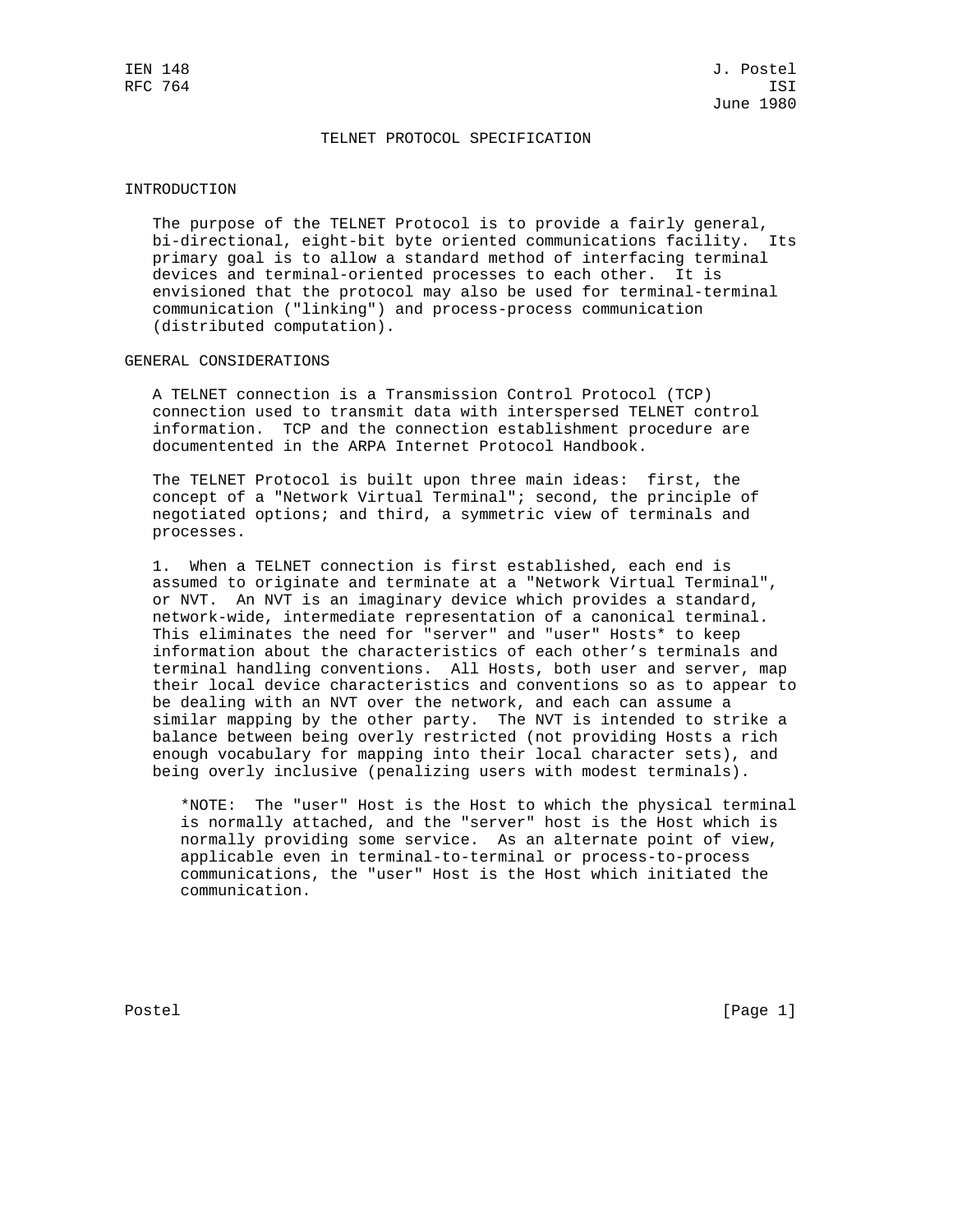2. The principle of negotiated options takes cognizance of the fact that many sites will wish to provide additional services over and above those available within an NVT, and many users will have sophisticated terminals and would like to have elegant, rather than minimal, services. Independent of, but structured within, the TELNET Protocol various "options" will be sanctioned which can be used with the "DO, DON'T, WILL, WON'T" structure (discussed below) to allow a user and server to agree to use a more elaborate (or perhaps just different) set of conventions for their TELNET connection. Such options could include changing the character set, the echo mode, the line width, the page length, etc.

 The basic strategy for setting up the use of options is to have either party (or both) initiate a request that some option take effect. The other party may then either accept or reject the request. If the request is accepted the option immediately takes effect; if it is rejected the associated aspect of the connection remains as specified for an NVT. Clearly, a party may always refuse a request to enable, and must never refuse a request to disable, some option since all parties must be prepared to support the NVT.

 The syntax of option negotiation has been set up so that if both parties request an option simultaneously, each will see the other's request as the positive acknowledgment of its own.

 3. The symmetry of the negotiation syntax can potentially lead to nonterminating acknowledgment loops -- each party seeing the incoming commands not as acknowledgments but as new requests which must be acknowledged. To prevent such loops, the following rules prevail:

- a. Parties may only request a change in option status; i.e., a party may not send out a "request" merely to announce what mode it is in.
- b. If a party receives what appears to be a request to enter some mode it is already in, the request should not be acknowledged.
- c. Whenever one party sends an option command to a second party, whether as a request or an acknowledgment, and use of the option will have any effect on the processing of the data being sent from the first party to the second, then the command must be inserted in the data stream at the point where it is desired that it take effect. (It should be noted that some time will elapse between the transmission of a request and the receipt of an acknowledgment, which may be negative. Thus, a site may wish to buffer data, after requesting an

[Page 2] Postel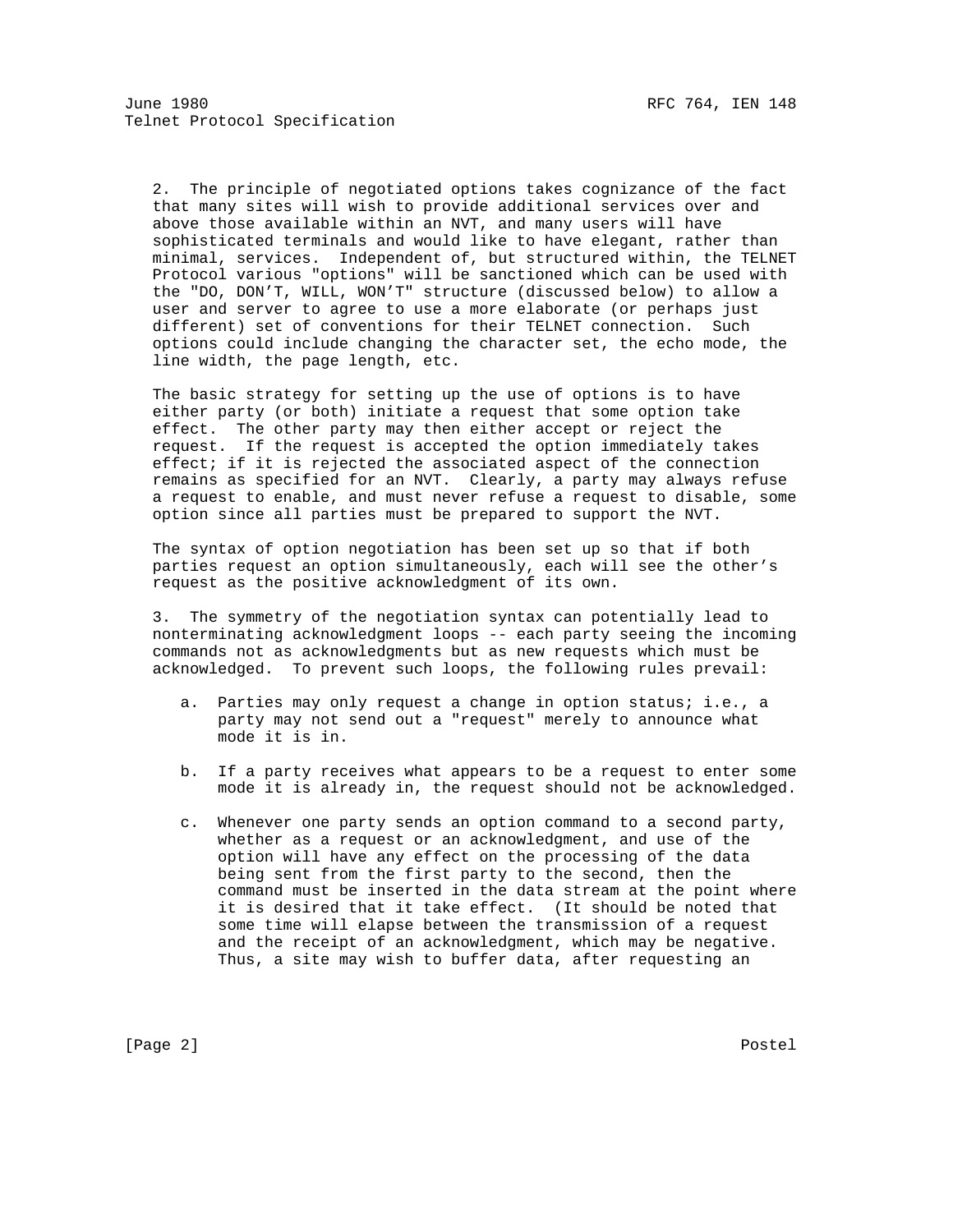option, until it learns whether the request is accepted or rejected, in order to hide the "uncertainty period" from the user.)

 Option requests are likely to flurry back and forth when a TELNET connection is first established, as each party attempts to get the best possible service from the other party. Beyond that, however, options can be used to dynamically modify the characteristics of the connection to suit changing local conditions. For example, the NVT, as will be explained later, uses a transmission discipline well suited to the many "line at a time" applications such as BASIC, but poorly suited to the many "character at a time" applications such as NLS. A server might elect to devote the extra processor overhead required for a "character at a time" discipline when it was suitable for the local process and would negotiate an appropriate option. However, rather than then being permanently burdened with the extra processing overhead, it could switch (i.e., negotiate) back to NVT when the more "taut" control was no longer necessary.

 It is possible for requests initiated by processes to stimulate a nonterminating request loop if the process responds to a rejection by merely re-requesting the option. To prevent such loops from occurring, rejected requests should not be repeated until something changes. Operationally, this can mean the process is running a different program, or the user has given another command, or whatever makes sense in the context of the given process and the given option. A good rule of thumb is that a re-request should only occur as a result of subsequent information from the other end of the connection or when demanded by local human intervention.

 Option designers should not feel constrained by the somewhat limited syntax available for option negotiation. The intent of the simple syntax is to make it easy to have options--since it is correspondingly easy to profess ignorance about them. If some particular option requires a richer negotiation structure than possible within "DO, DON'T, WILL, WON'T", the proper tack is to use "DO, DON'T, WILL, WON'T" to establish that both parties understand the option, and once this is accomplished a more exotic syntax can be used freely. For example, a party might send a request to alter (establish) line length. If it is accepted, then a different syntax can be used for actually negotiating the line length--such a "sub-negotiation" perhaps including fields for minimum allowable, maximum allowable and desired line lengths. The important concept is that such expanded negotiations should never begin until some prior (standard) negotiation has established that both parties are capable of parsing the expanded syntax.

Postel [Page 3]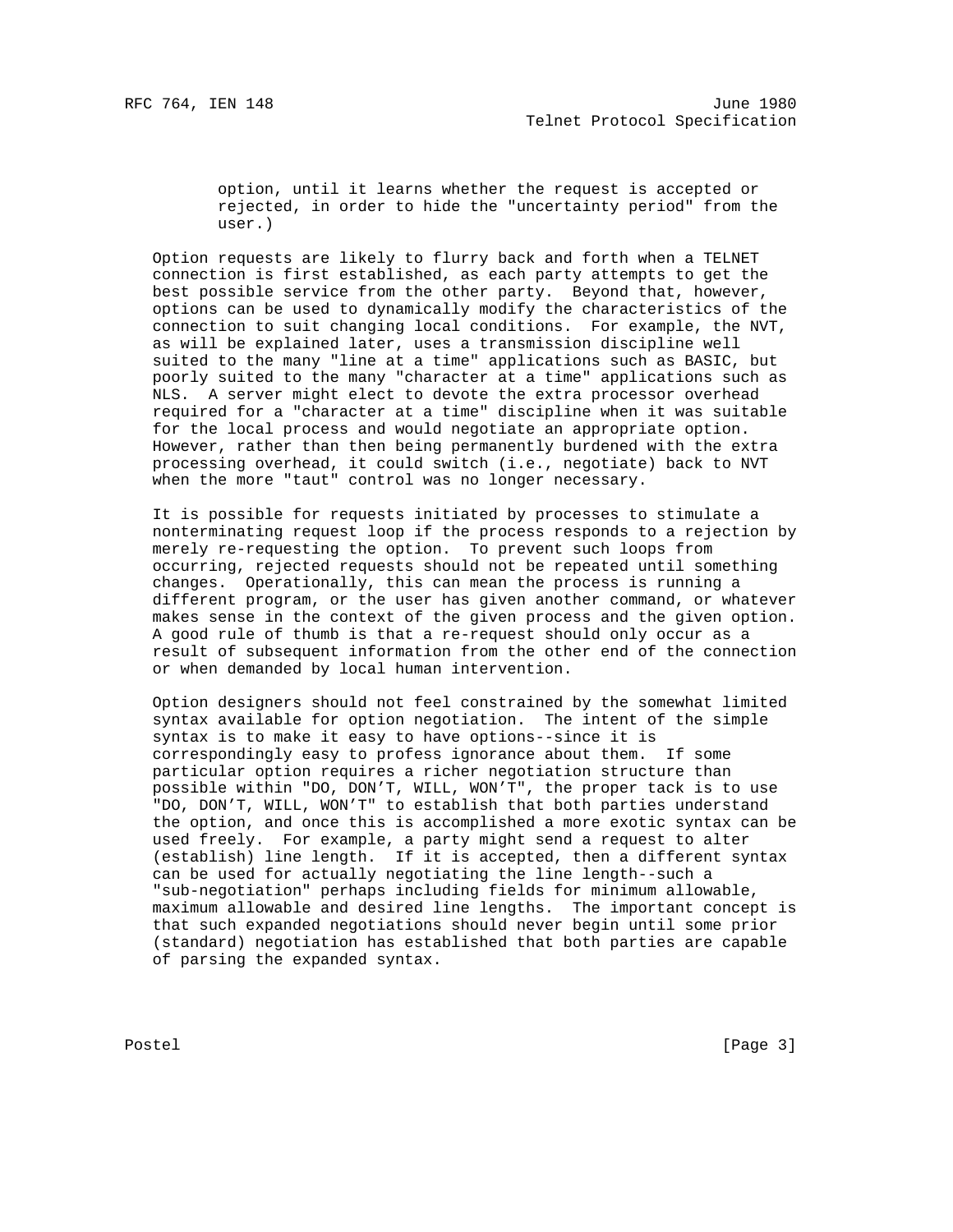In summary, WILL XXX is sent, by either party, to indicate that party's desire (offer) to begin performing option XXX, DO XXX and DON'T XXX being its positive and negative acknowledgments; similarly, DO XXX is sent to indicate a desire (request) that the other party (i.e., the recipient of the DO) begin performing option XXX, WILL XXX and WON'T XXX being the positive and negative acknowledgments. Since the NVT is what is left when no options are enabled, the DON'T and WON'T responses are guaranteed to leave the connection in a state which both ends can handle. Thus, all Hosts may implement their TELNET processes to be totally unaware of options that are not supported, simply returning a rejection to (i.e., refusing) any option request that cannot be understood.

 As much as possible, the TELNET protocol has been made server-user symmetrical so that it easily and naturally covers the user-user (linking) and server-server (cooperating processes) cases. It is hoped, but not absolutely required, that options will further this intent. In any case, it is explicitly acknowledged that symmetry is an operating principle rather than an ironclad rule.

 A companion document, "TELNET Option Specifications," should be consulted for information about the procedure for establishing new options. That document, as well as descriptions of all currently defined options, is contained in the TELNET section of the ARPA Internet Protocol Handbook.

# THE NETWORK VIRTUAL TERMINAL

 The Network Virtual Terminal (NVT) is a bi-directional character device. The NVT has a printer and a keyboard. The printer responds to incoming data and the keyboard produces outgoing data which is sent over the TELNET connection and, if "echoes" are desired, to the NVT's printer as well. "Echoes" will not be expected to traverse the network (although options exist to enable a "remote" echoing mode of operation, no Host is required to implement this option). The code set is seven-bit USASCII in an eight-bit field, except as modified herein. Any code conversion and timing considerations are local problems and do not affect the NVT.

#### TRANSMISSION OF DATA

 Although a TELNET connection through the network is intrinsically full duplex, the NVT is to be viewed as a half-duplex device operating in a line-buffered mode. That is, unless and until

[Page 4] Postel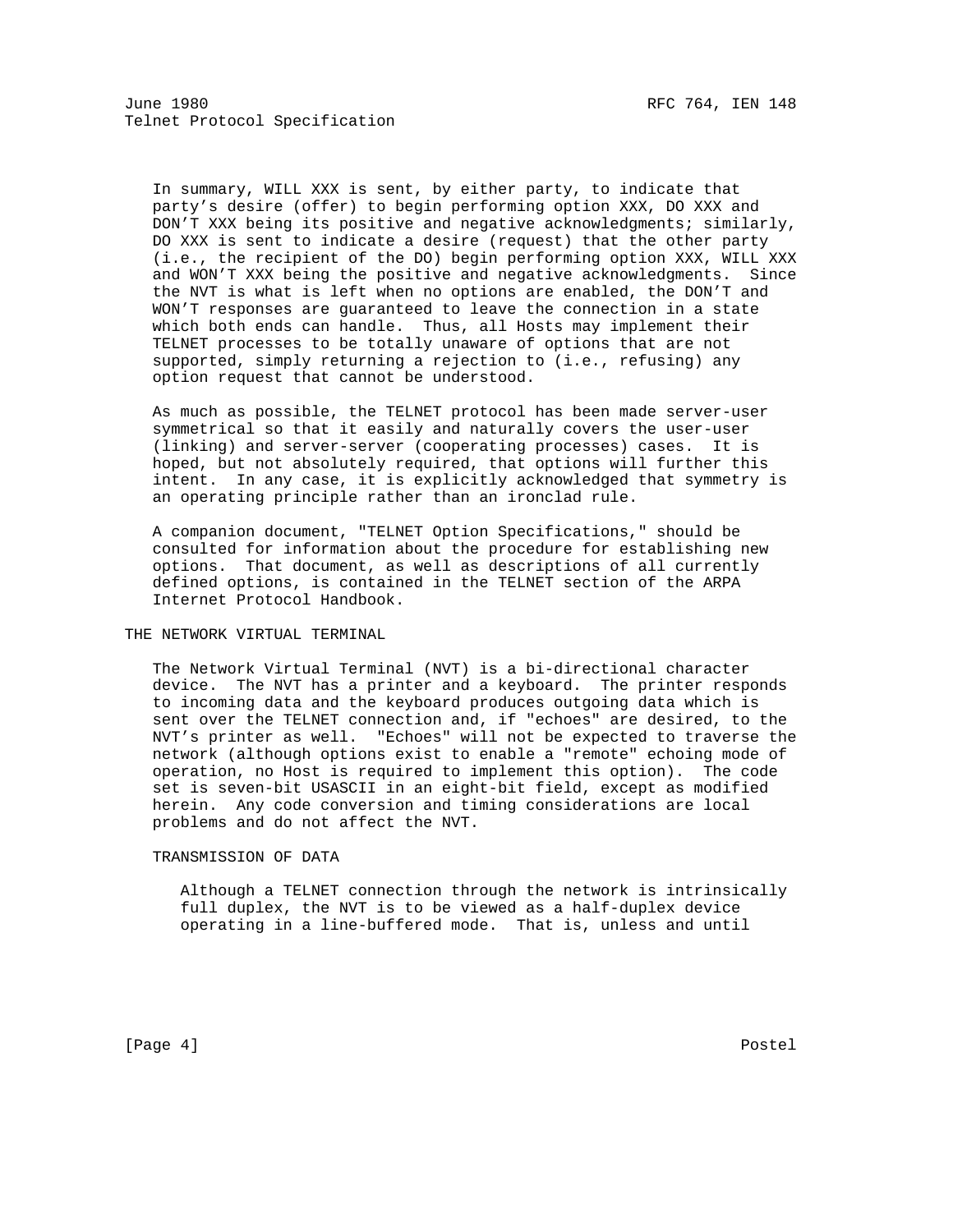options are negotiated to the contrary, the following default conditions pertain to the transmission of data over the TELNET connection:

 1) Insofar as the availability of local buffer space permits, data should be accumulated in the Host where it is generated until a complete line of data is ready for transmission, or until some locally-defined explicit signal to transmit occurs. This signal could be generated either by a process or by a human user.

 The motivation for this rule is the high cost, to some Hosts, of processing network input interrupts, coupled with the default NVT specification that "echoes" do not traverse the network. Thus, it is reasonable to buffer some amount of data at its source. Many systems take some processing action at the end of each input line (even line printers or card punches frequently tend to work this way), so the transmission should be triggered at the end of a line. On the other hand, a user or process may sometimes find it necessary or desirable to provide data which does not terminate at the end of a line; therefore implementers are cautioned to provide methods of locally signaling that all buffered data should be transmitted immediately.

 2) When a process has completed sending data to an NVT printer and has no queued input from the NVT keyboard for further processing (i.e., when a process at one end of a TELNET connection cannot proceed without input from the other end), the process must transmit the TELNET Go Ahead (GA) command.

 This rule is not intended to require that the TELNET GA command be sent from a terminal at the end of each line, since server Hosts do not normally require a special signal (in addition to end-of-line or other locally-defined characters) in order to commence processing. Rather, the TELNET GA is designed to help a user's local Host operate a physically half duplex terminal which has a "lockable" keyboard such as the IBM 2741. A description of this type of terminal may help to explain the proper use of the GA command.

 The terminal-computer connection is always under control of either the user or the computer. Neither can unilaterally seize control from the other; rather the controlling end must relinguish its control explicitly. At the terminal end, the hardware is constructed so as to relinquish control each time

Postel [Page 5]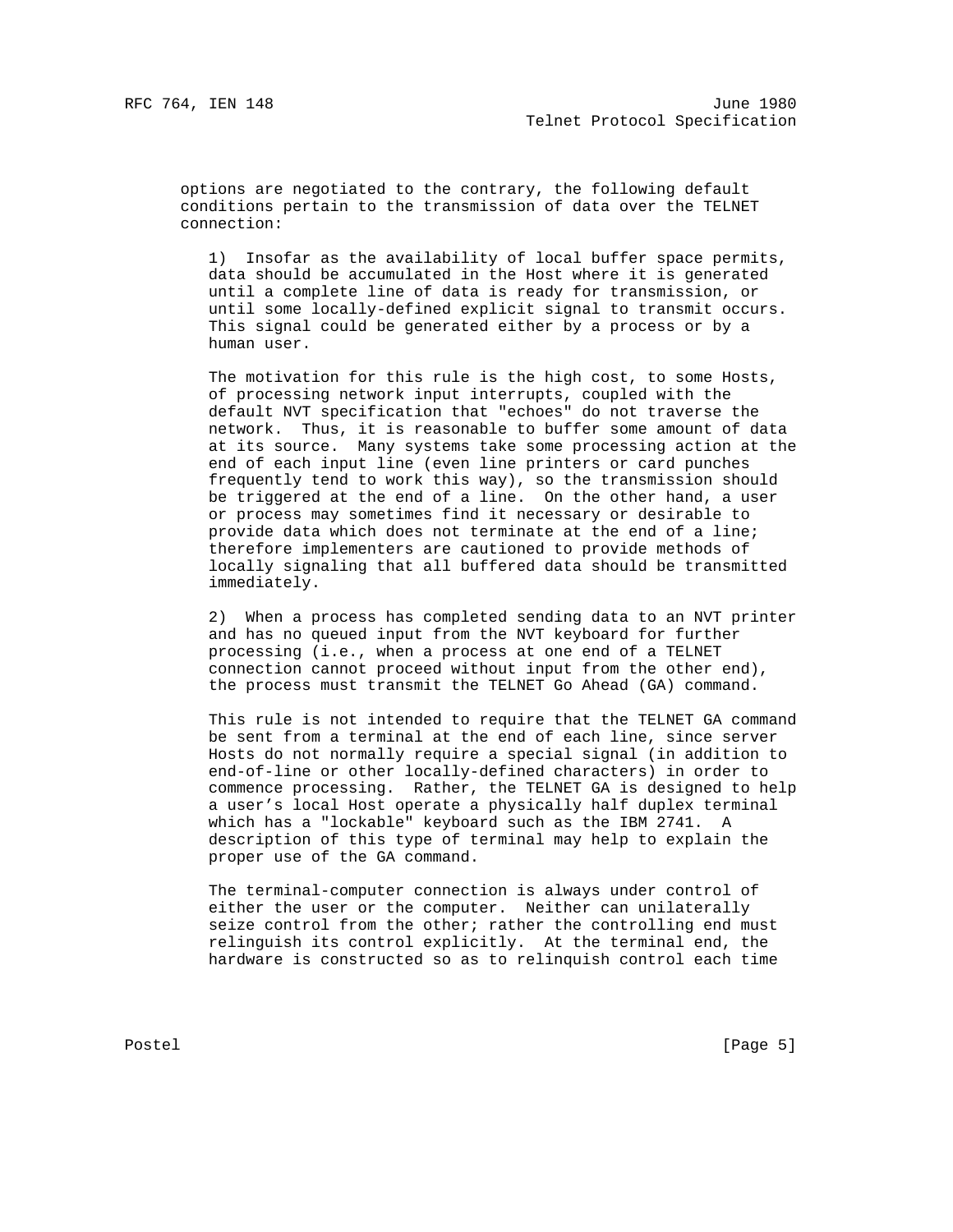that a "line" is terminated (i.e., when the "New Line" key is typed by the user). When this occurs, the attached (local) computer processes the input data, decides if output should be generated, and if not returns control to the terminal. If output should be generated, control is retained by the computer until all output has been transmitted.

 The difficulties of using this type of terminal through the network should be obvious. The "local" computer is no longer able to decide whether to retain control after seeing an end-of-line signal or not; this decision can only be made by the "remote" computer which is processing the data. Therefore, the TELNET GA command provides a mechanism whereby the "remote" (server) computer can signal the "local" (user) computer that it is time to pass control to the user of the terminal. It should be transmitted at those times, and only at those times, when the user should be given control of the terminal. Note that premature transmission of the GA command may result in the blocking of output, since the user is likely to assume that the transmitting system has paused, and therefore he will fail to turn the line around manually.

 The foregoing, of course, does not apply to the user-to-server direction of communication. In this direction, GAs may be sent at any time, but need not ever be sent. Also, if the TELNET connection is being used for process-to-process communication, GAs need not be sent in either direction. Finally, for terminal-to-terminal communication, GAs may be required in neither, one, or both directions. If a Host plans to support terminal-to-terminal communication it is suggested that the Host provide the user with a means of manually signaling that it is time for a GA to be sent over the TELNET connection; this, however, is not a requirement on the implementer of a TELNET process.

### STANDARD REPRESENTATION OF CONTROL FUNCTIONS

 As stated in the Introduction to this document, the primary goal of the TELNET protocol is the provision of a standard interfacing of terminal devices and terminal-oriented processes through the network. Early experiences with this type of interconnection have shown that certain functions are implemented by most servers, but that the methods of invoking these functions differ widely. For a human user who interacts with several server systems, these differences are highly frustrating. TELNET, therefore, defines a standard representation for five of these functions, as described

[Page 6] Postel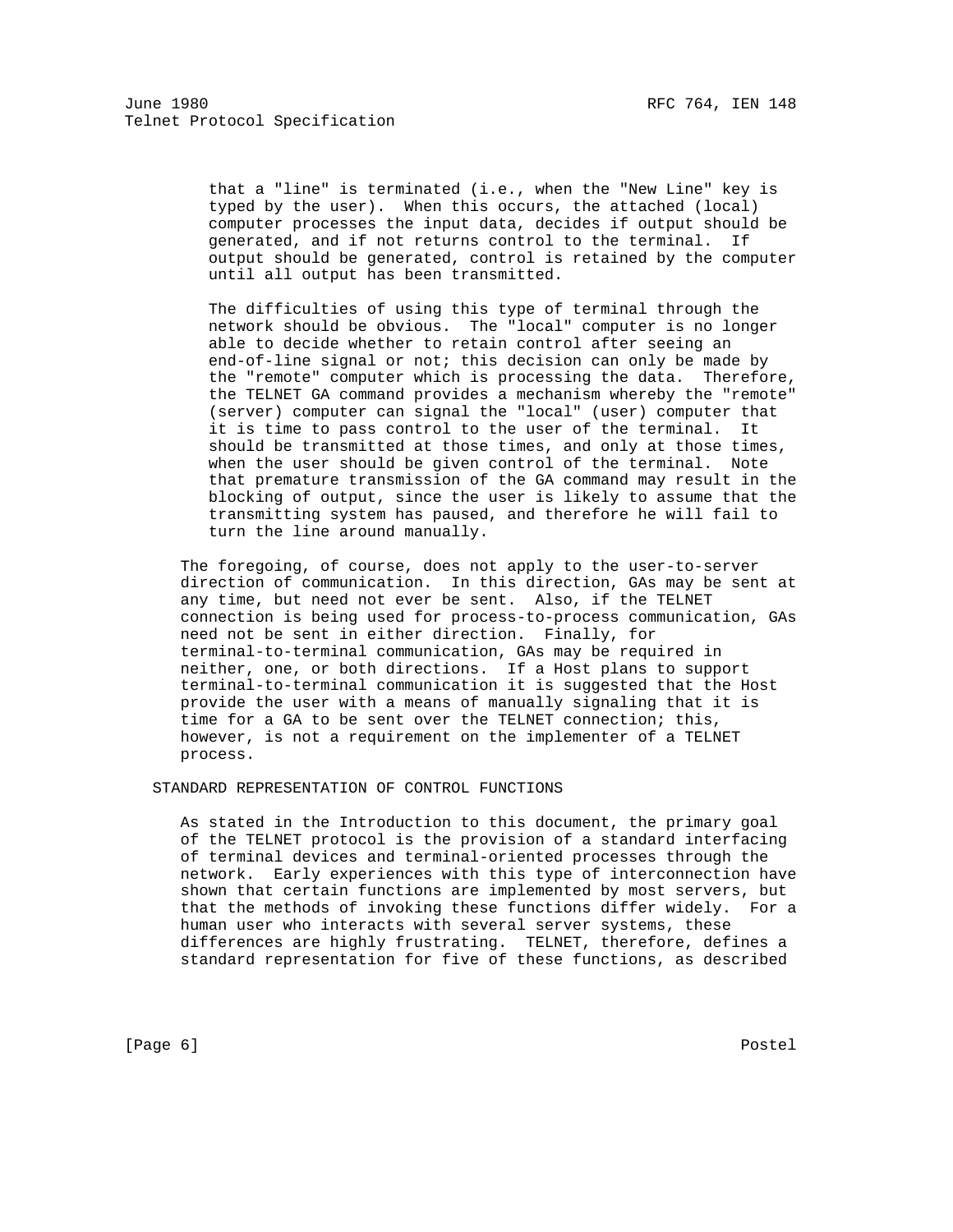below. These standard representations have standard, but not required, meanings (with the exception that the IP function may be required by other protocols which use TELNET); that is, a system which does not provide the function to local users need not provide it to network users and may treat the standard representation for the function as a No-operation. On the other hand, a system which does provide the function to local is obliged to provide the same function as a network user who transmits the standard representation for the function.

Interrupt Process (IP)

 Many systems provide a function which suspends, interrupts, aborts, or terminates the operation of a user process. This function is frequently used when a user believes his process is in an unending loop, or when an unwanted process has been inadvertently activated. IP is the standard representation for invoking this function. It should be noted by implementers that IP may be required by other protocols which use TELNET, and therefore should be implemented if these other protocols are to be supported.

Abort Output (AO)

 Many systems provide a function which allows a process, which is generating output, to run to completion (or to reach the same stopping point it would reach if running to completion) but without sending the output to the user's terminal. Further, this function typically clears any output already produced but not yet actually printed (or displayed) on the user's terminal. AO is the standard representation for invoking this function. For example, some subsystem might normally accept a user's command, send a long text string to the user's terminal in response, and finally signal readiness to accept the next command by sending a "prompt" character (preceded by <CR><LF>) to the user's terminal. If the AO were received during the transmission of the text string, a reasonable implementation would be to suppress the remainder of the text string, but transmit the prompt character and the preceding <CR><LF>. (This is possibly in distinction to the action which might be taken if an IP were received; the IP might cause suppression of the text string and an exit from the subsystem.)

> It should be noted, by systems which provide this function, that there may be buffers external to the system (in the

Postel [Page 7]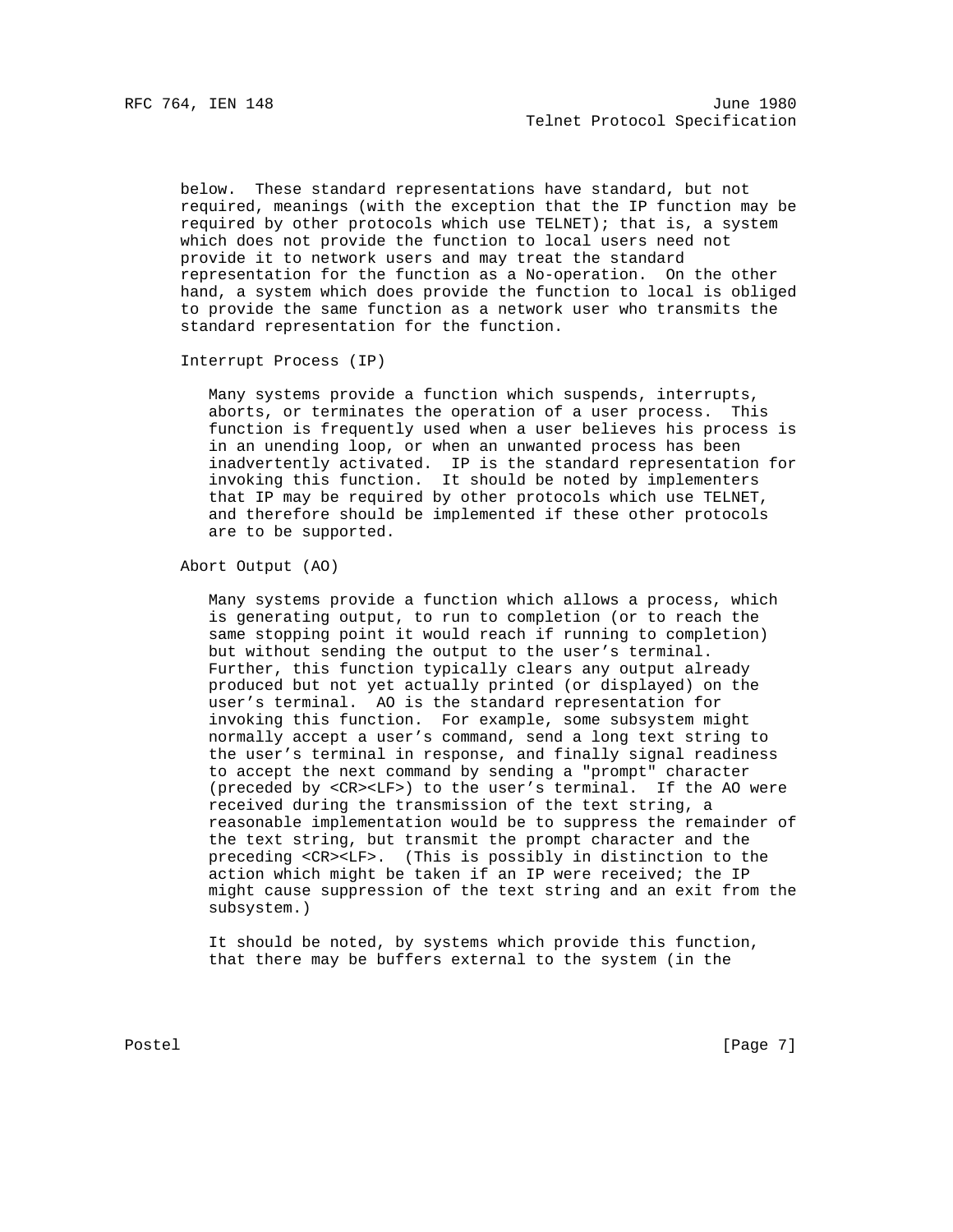network and the user's "local" Host) which should be cleared; the appropriate way to do this is to transmit the "Synch" signal described below.

Are You There (AYT)

 Many systems provide a function which provides the user with some visible (e.g., printable) evidence that the system is still up and running. This function may be invoked by the user when the system is unexpectedly "silent" for a long time, because of the unanticipated (by the user) length of a computation, an unusually heavy system load, etc. AYT is the standard representation for invoking this function.

Erase Character (EC)

 Many systems provide a function which deletes the last preceding undeleted character or "print position"\* from the stream of data being supplied by the user. This function is typically used to edit keyboard input when typing mistakes are made. EC is the standard representation for invoking this function.

 \*NOTE: A "print position" may contain several characters which are the result of overstrikes, or of sequences such as <char1> BS <char2>...

Erase Line (EL)

 Many systems provide a function which deletes all the data in the current "line" of input. This function is typically used to edit keyboard input. EL is the standard representation for invoking this function.

THE TELNET "SYNCH" SIGNAL

 Most time-sharing systems provide mechanisms which allow a terminal user to regain control of a "runaway" process; the IP and AO functions described above are examples of these mechanisms. Such systems, when used locally, have access to all of the signals supplied by the user, whether these are normal characters or special "out of band" signals such as those supplied by the teletype "BREAK" key or the IBM 2741 "ATTN" key. This is not necessarily true when terminals are connected to the system

[Page 8] Postel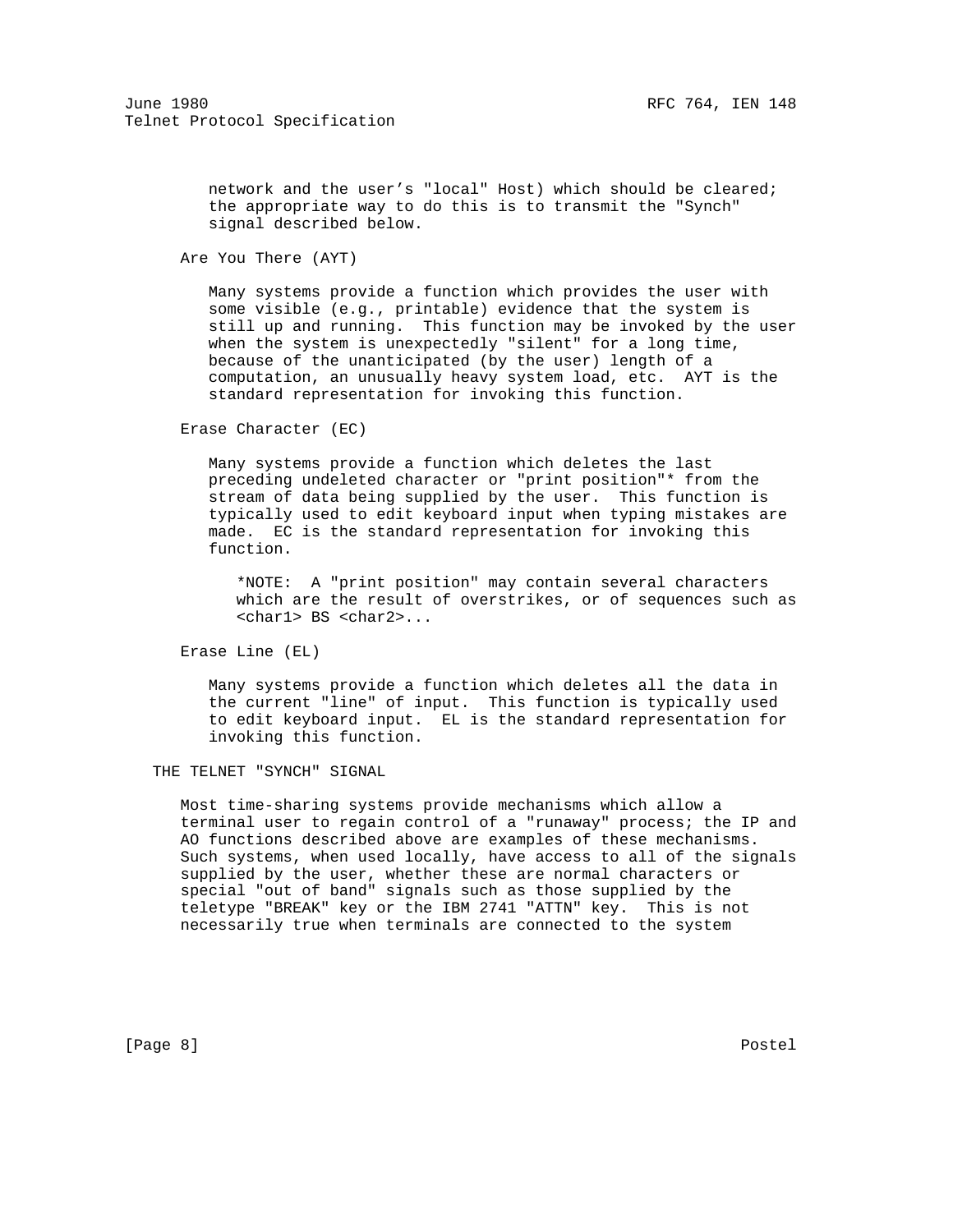through the network; the network's flow control mechanisms may cause such a signal to be buffered elsewhere, for example in the user's Host.

 To counter this problem, the TELNET "Synch" mechanism is introduced. A Synch signal consists of a TCP Urgent notification, coupled with the TELNET command DATA MARK. The Urgent notification, which is not subject to the flow control pertaining to the TELNET connection, is used to invoke special handling of the data stream by the process which receives it. In this mode, the data stream is immediately scanned for "interesting" signals as defined below, discarding intervening data. The TELNET command DATA MARK (DM) is the synchronizing mark in the data stream which indicates that any special signal has already occurred and the recipient can return to normal processing of the data stream.

 The Synch is sent via the TCP send operation with the Urgent flag set and the DM as the last (or only) data octet.

 When several Synchs are sent in rapid succession, the Urgent notifications may be merged. It is not possible to count Urgents since the number received will be less than or equal the number sent. When in normal mode a DM is a no operation, when in urgent mode it signals the end of the urgent processing (this should correspond with the end of Urgent pointer indicated by TCP).

 If TCP indicates the end of Urgent data before the DM is found, TELNET should continue the special handling of the data stream until the DM is found.

 "Interesting" signals are defined to be: the TELNET standard representations of IP, AO, and AYT (but not EC or EL); the local analogs of these standard representations (if any); all other TELNET commands; other site-defined signals which can be acted on without delaying the scan of the data stream.

 Since one effect of the SYNCH mechanism is the discarding of essentially all characters (except TELNET commands) between the sender of the Synch and its recipient, this mechanism is specified as the standard way to clear the data path when that is desired. For example, if a user at a terminal causes an AO to be transmitted, the server which receives the AO (if it provides that function at all) should return a Synch to the user.

Finally, just as the TCP Urgent notification is needed at the

Postel [Page 9]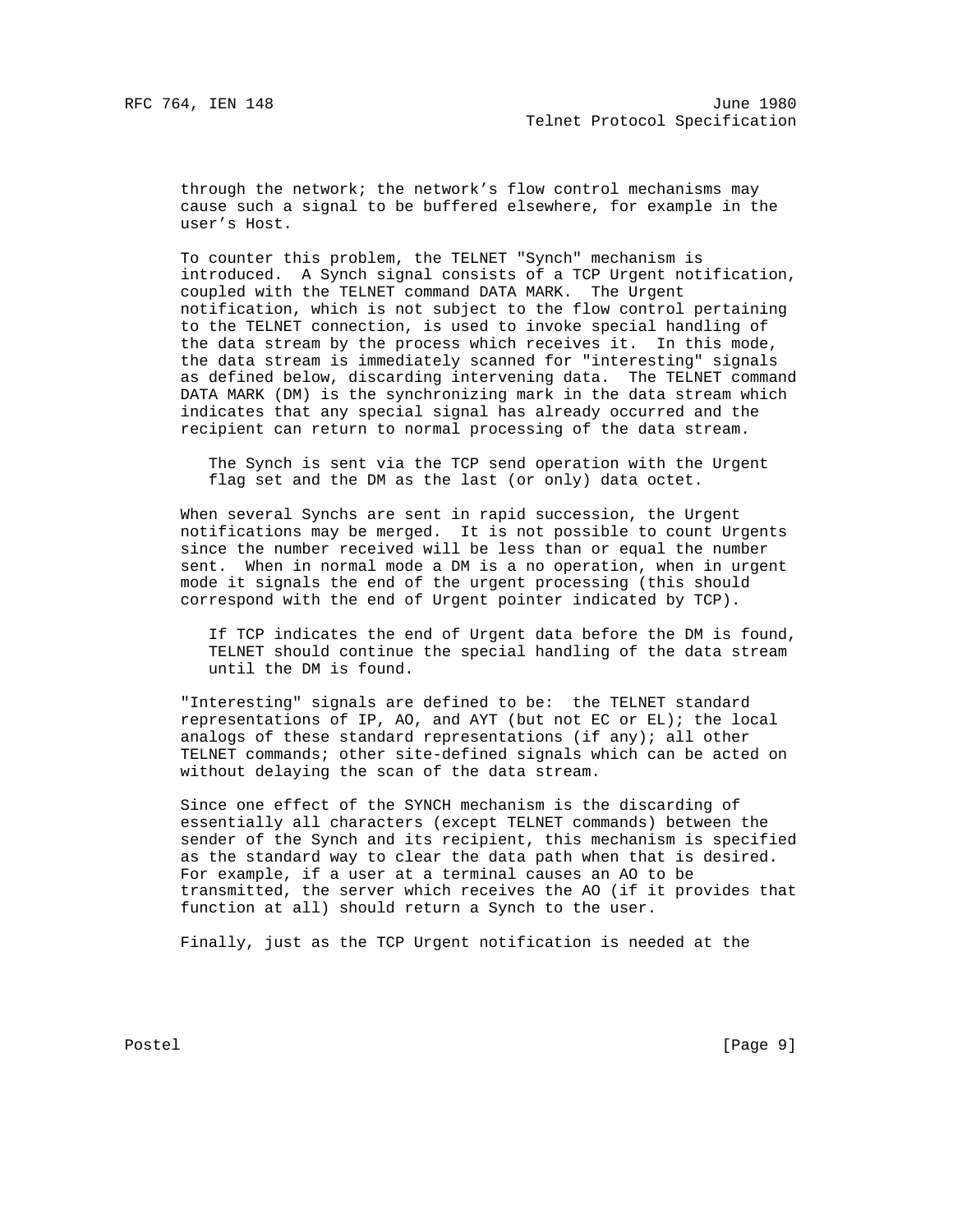TELNET level as an out-of-band signal, so other protocols which make use of TELNET may require a TELNET command which can be viewed as an out-of-band signal at a different level.

 By convention the sequence [IP, Synch] is to be used as such a signal. For example, suppose that some other protocol, which uses TELNET, defines the character string STOP analogously to the TELNET command AO. Imagine that a user of this protocol wishes a server to process the STOP string, but the connection is blocked because the server is processing other commands. The user should instruct his system to:

- 1. Send the TELNET IP character;
- 2. Send the TELNET SYNC sequence, that is:

 Send the Data Mark (DM) as the only character in a TCP urgent mode send operation.

- 3. Send the character string STOP; and
- 4. Send the other protocol's analog of the TELNET DM, if any.

 The user (or process acting on his behalf) must transmit the TELNET SYNCH sequence of step 2 above to ensure that the TELNET IP gets through to the server's TELNET interpreter.

 The Urgent should wake up the TELNET process, the IP should wake up the next higher level process.

## THE NVT PRINTER AND KEYBOARD

 The NVT printer has an unspecified carriage width and page length and can produce representations of all 95 USASCII graphics (codes 32 through 126). Of the 33 USASCII control codes (0 through 31 and 127), and the 128 uncovered codes (128 through 255), the following have specified meaning to the NVT printer:

| NAME                 | CODE | MEANING                       |  |
|----------------------|------|-------------------------------|--|
| NULL (NUL)           |      | A no operation                |  |
| Line Feed (LF)       | 10   | Moves the printer to the      |  |
|                      |      | next print line, keeping the  |  |
|                      |      | same horizontal position      |  |
| Carriage Return (CR) | 13   | Moves the printer to the left |  |
|                      |      | margin of the current line.   |  |

[Page 10] Postel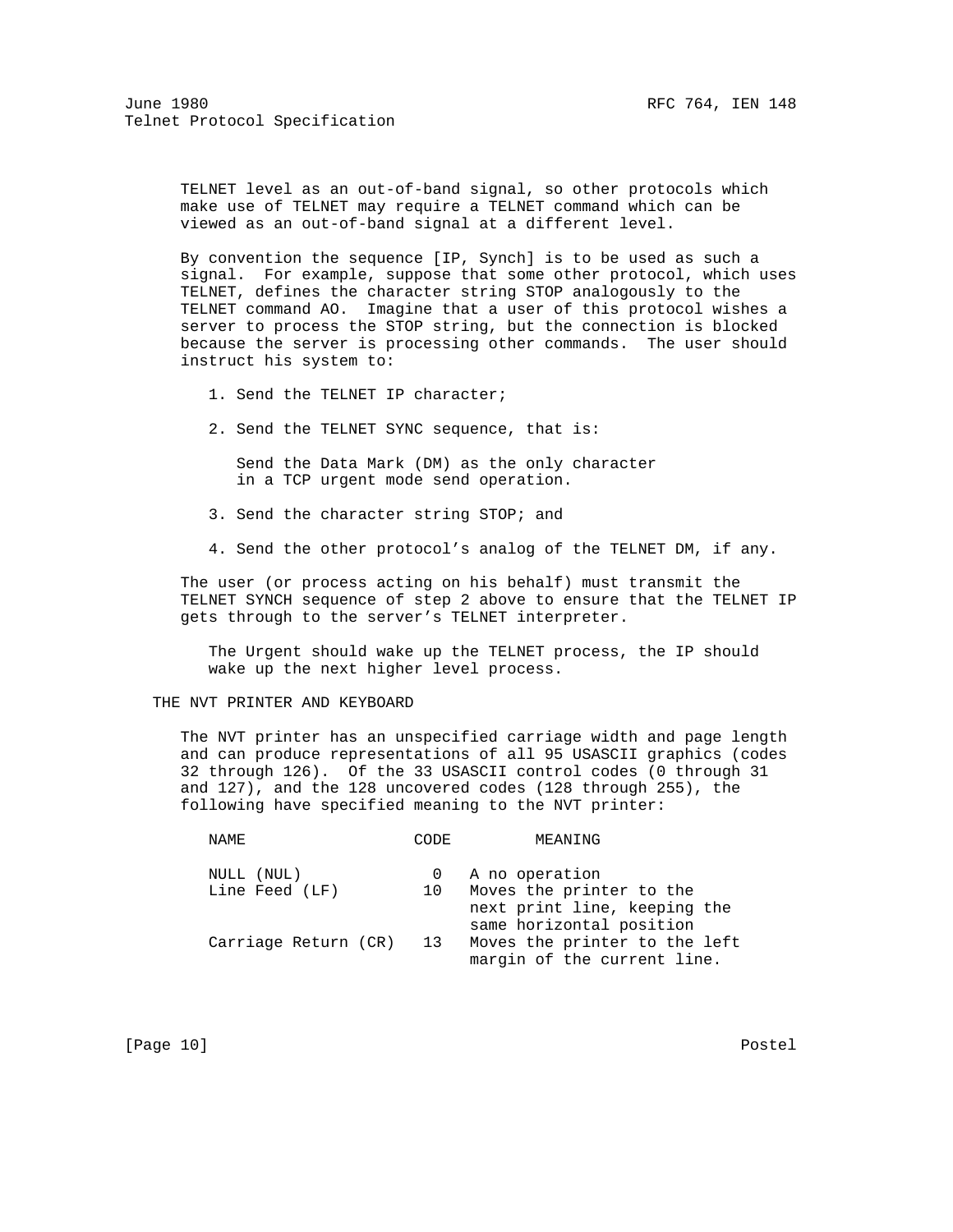In addition, the following codes shall have defined, but not required, effects on the NVT printer. Neither end of a TELNET connection may assume that the other party will take, or will have taken, any particular action upon receipt or transmission of these:

| BELL (BEL)          | 7  | Produces an audible or<br>visible signal (which does<br>NOT move the print head)                                                                                      |
|---------------------|----|-----------------------------------------------------------------------------------------------------------------------------------------------------------------------|
| Back Space (BS)     | 8  | Moves the print head one<br>character position towards<br>the left margin.                                                                                            |
| Horizontal Tab (HT) | 9  | Moves the printer to the<br>next horizontal tab stop.<br>It remains unspecified how<br>either party determines or<br>establishes where such tab<br>stops are located. |
| Vertical Tab (VT)   | 11 | Moves the printer to the<br>next horizontal tab stop. It<br>remains unspecified how<br>either party determines or<br>establishes where such tab<br>stops are located. |
| Form Feed (FF)      | 12 | Moves the printer to the top<br>of the next page, keeping<br>the same horizontal position                                                                             |

 All remaining codes do not cause the NVT printer to take any action.

 The sequence "CR LF", as defined, will cause the NVT to be positioned at the left margin of the next print line (as would, for example, the sequence "LF CR"). However, many systems and terminals do not treat CR and LF independently, and will have to go to some effort to simulate their effect. (For example, some terminals do not have a CR independent of the LF, but on such terminals it may be possible to simulate a CR by backspacing.) Therefore, the sequence "CR LF" must be treated as a single "new line" character and used whenever their combined action is intended; the sequence "CR NUL" must be used where a carriage return alone is actually desired; and the CR character must be avoided in other contexts. This rule gives assurance to systems which must decide whether to perform a "new line" function or a multiple-backspace that the TELNET stream contains a character following a CR that will allow a rational decision.

Postel [Page 11]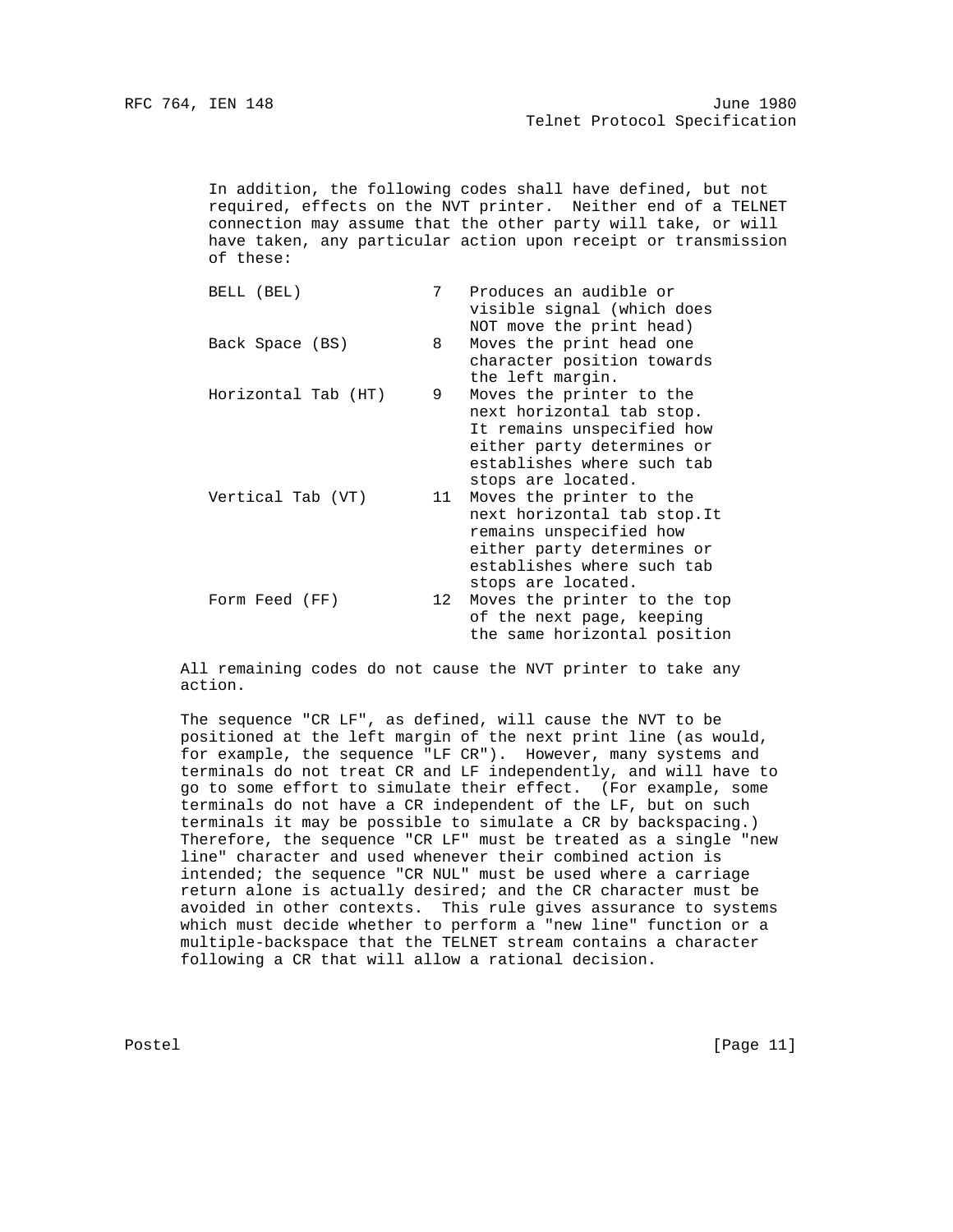> Note that "CR LF" or "CR NUL" is required in both directions (in the default ASCII mode), to preserve the symmetry of the NVT model. Even though it may be known in some situations (e.g., with remote echo and suppress go ahead options in effect) that characters are not being sent to an actual printer, none the less, for the sake of consistency, the protocol requires that a NUL be inserted following a CR not followed by a LF in the data stream. The converse of this is that a NUL received in the data stream after a CR (in the absence of options negotiations which explicitly specify otherwise) should be stripped out prior to applying the NVT to local character set mapping.

 The NVT keyboard has keys, or key combinations, or key sequences, for generating all 128 USASCII codes. Note that although many have no effect on the NVT printer, the NVT keyboard is capable of generating them.

 In addition to these codes, the NVT keyboard shall be capable of generating the following additional codes which, except as noted, have defined, but not reguired, meanings. The actual code assignments for these "characters" are in the TELNET Command section, because they are viewed as being, in some sense, generic and should be available even when the data stream is interpreted as being some other character set.

Synch

 This key allows the user to clear his data path to the other party. The activation of this key causes a DM (see command section) to be sent in the data stream and a TCP Urgent notification is associated with it. The pair DM-Urgent is to have required meaning as defined previously.

Break (BRK)

 This code is provided because it is a signal outside the USASCII set which is currently given local meaning within many systems. It is intended to indicate that the Break Key or the Attention Key was hit. Note, however, that this is intended to provide a 129th code for systems which require it, not as a synonym for the IP standard representation.

[Page 12] Postel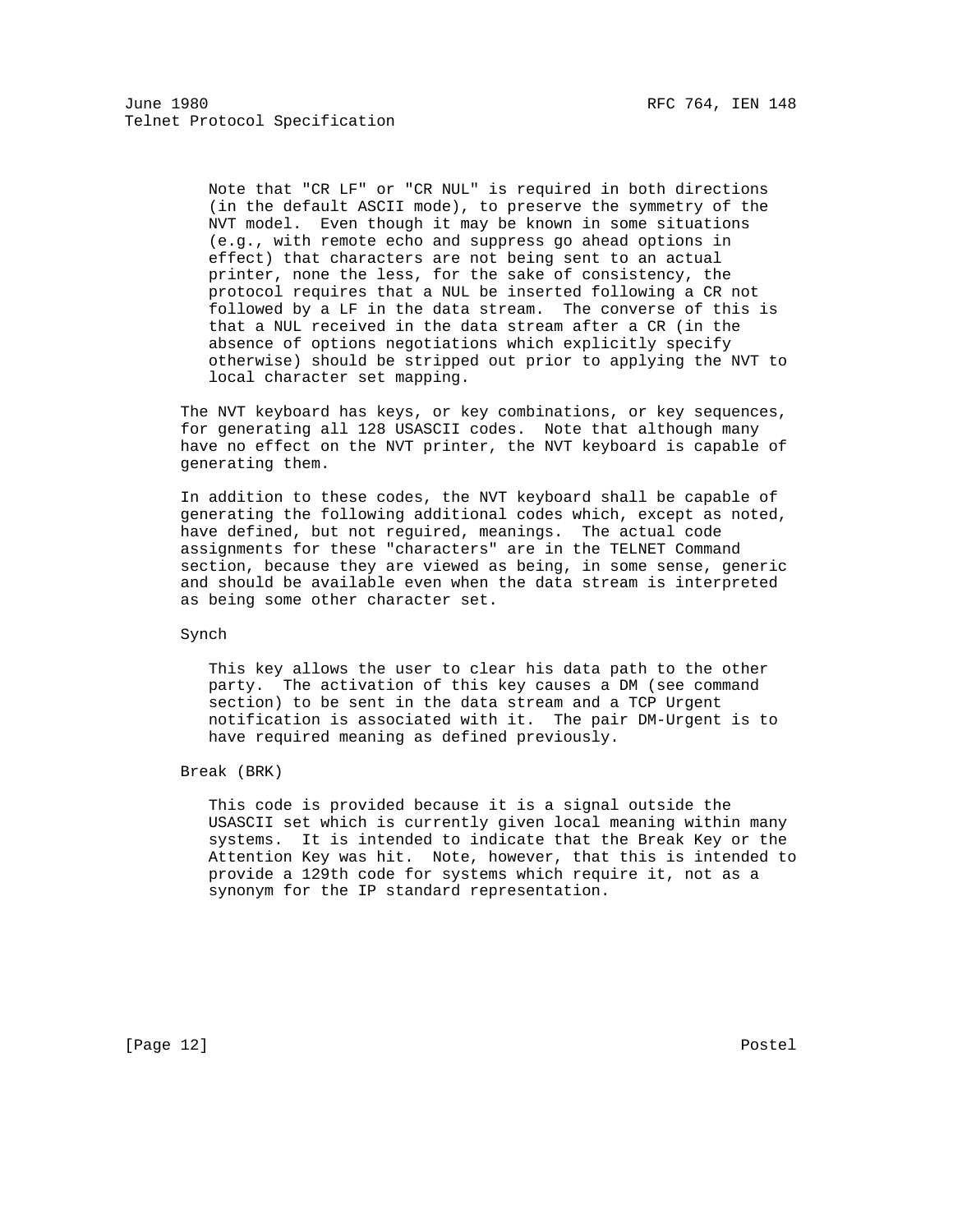Interrupt Process (IP)

 Suspend, interrupt, abort or terminate the process to which the NVT is connected. Also, part of the out-of-band signal for other protocols which use TELNET.

Abort Output (AO)

 Allow the current process to (appear to) run to completion, but do not send its output to the user. Also, send a Synch to the user.

Are You There (AYT)

 Send back to the NVT some visible (i.e., printable) evidence that the AYT was received.

Erase Character (EC)

 The recipient should delete the last preceding undeleted character or "print position" from the data stream.

Erase Line (EL)

 The recipient should delete characters from the data stream back to, but not including, the last "CR LF" sequence sent over the TELNET connection.

 The spirit of these "extra" keys, and also the printer format effectors, is that they should represent a natural extension of the mapping that already must be done from "NVT" into "local". Just as the NVT data byte 104 should be mapped into whatever the local code for "uppercase D" is, so the EC character should be mapped into whatever the local "Erase Character" function is. Further, just as the mapping for 174 is somewhat arbitrary in an environment that has no "vertical bar" character, the EL character may have a somewhat arbitrary mapping (or none at all) if there is no local "Erase Line" facility. Similarly for format effectors: if the terminal actually does have a "Vertical tab", then the mapping for VT is obvious, and only when the terminal does not have a vertical tab should the effect of VT be unpredictable.

Postel [Page 13]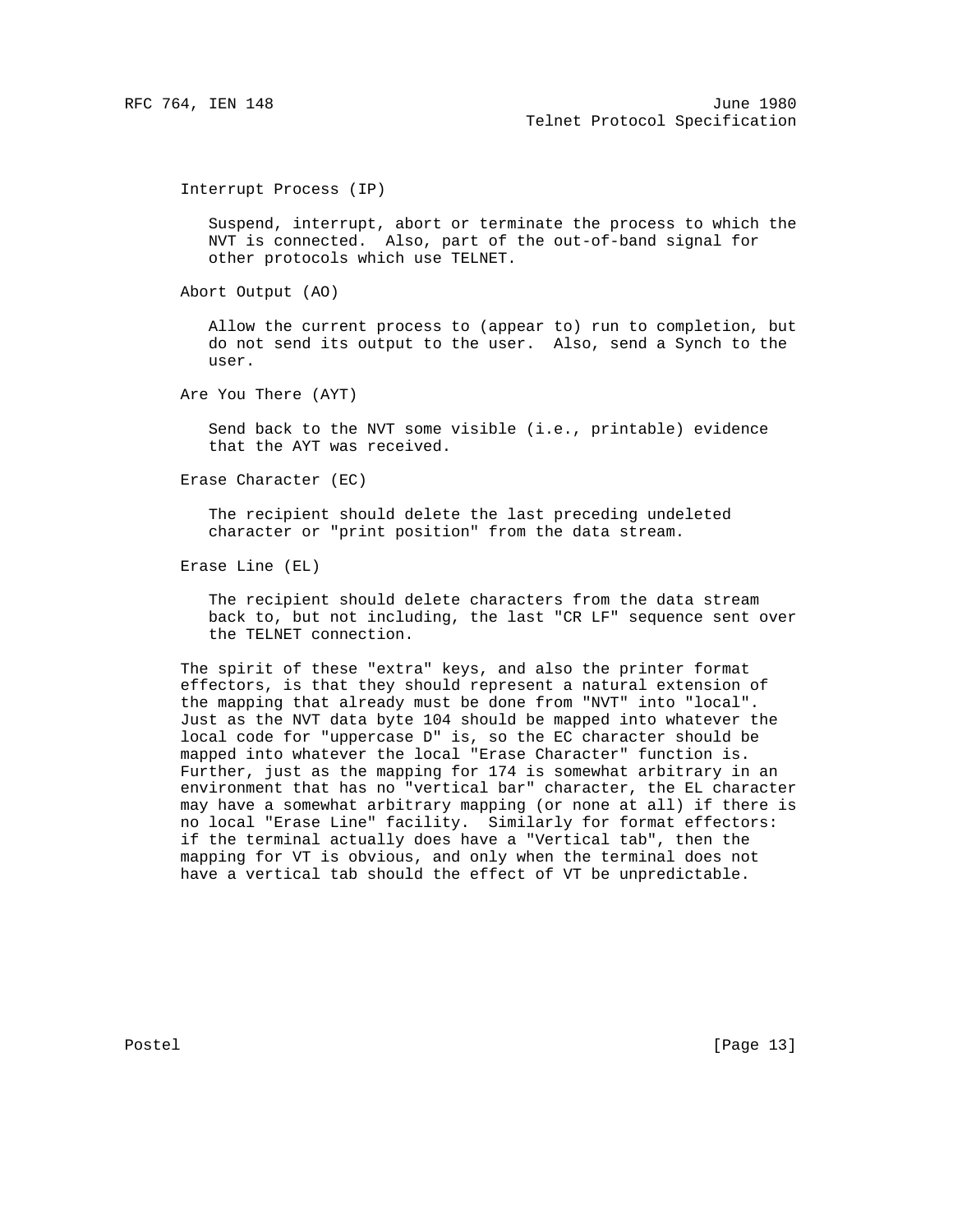# TELNET COMMAND STRUCTURE

 All TELNET commands consist of at least a two byte sequence: the "Interpret as Command" (IAC) escape character followed by the code for the command. The commands dealing with option negotiation are three byte sequences, the third byte being the code for the option referenced. This format was chosen so that as more comprehensive use of the "data space" is made -- by negotiations from the basic NVT, of course -- collisions of data bytes with reserved command values will be minimized, all such collisions requiring the inconvenience, and inefficiency, of "escaping" the data bytes into the stream. With the current set-up, only the IAC need be doubled to be sent as data, and the other 255 codes may be passed transparently.

 The following are the defined TELNET commands. Note that these codes and code sequences have the indicated meaning only when immediately preceded by an IAC.

| NAME               | CODE | MEANING                                                                                                                                 |
|--------------------|------|-----------------------------------------------------------------------------------------------------------------------------------------|
| SE<br><b>NOP</b>   |      | 240 End of subnegotiation parameters<br>241 No operation                                                                                |
| Data Mark          |      | 242 The data stream portion of a Synch<br>This should always be accompanied<br>by a TCP Urgent notification.                            |
| Break              |      | 243 NVT character BRK                                                                                                                   |
| Interrupt Process  |      | 244 The function IP                                                                                                                     |
| Abort output       |      | 245 The function AO                                                                                                                     |
| Are You There      |      | 246 The function AYT                                                                                                                    |
| Erase character    |      | 247 The function EC                                                                                                                     |
| Erase Line         |      | 248 The function EL                                                                                                                     |
| Go ahead           |      | 249 The GA signal                                                                                                                       |
| SB.                |      | 250 Indicates that what follows is<br>subnegotiation of the indicated<br>option                                                         |
| WILL (option code) |      | 251 Indicates the desire to begin<br>performing, or confirmation that<br>you are now performing, the<br>indicated option                |
|                    |      | WON't (option code) 252 Indicates the refusal to perform,<br>or continue performing, the<br>indicated option.                           |
| DO (option code)   |      | 253 Indicates the request that the<br>other party perform, or<br>confirmation that you are expecting<br>the other party to perform, the |

[Page 14] Postel